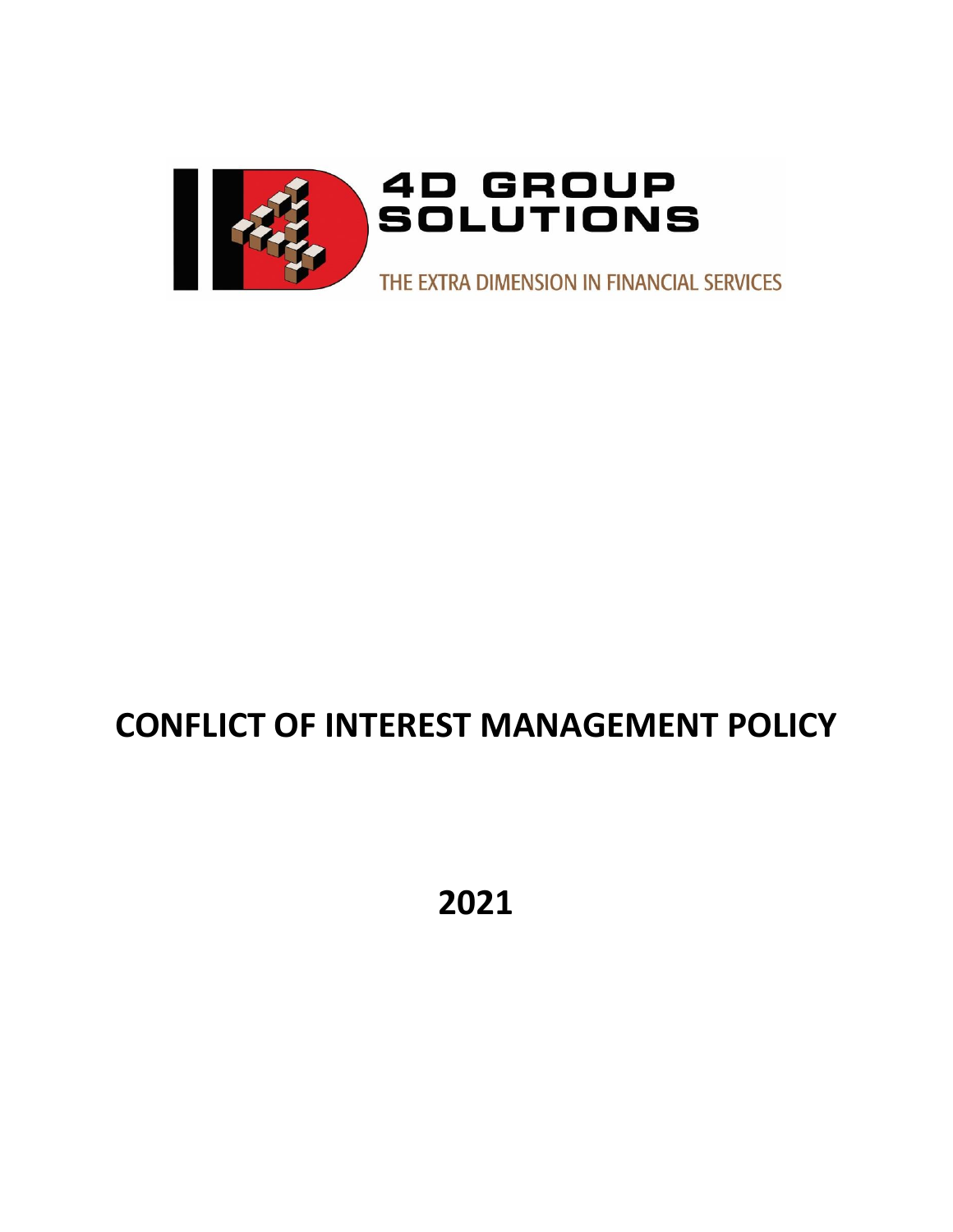This document embodies the **Conflict of Interest Management Policy** (hereinafter referred to as "**this Policy**") of **4D Group Solutions (Pty) Ltd, FSP 14854** ("**4DGS**") and **4D Group Support (Pty) Ltd, FSP 36555 (4D Group Support)** as required by the General Code of Conduct for Authorised Financial Services Providers and Representatives ("**GCOC**").

This Policy is aligned with the requirements stipulated in the Remuneration Policy as well as the Treating Customers Fairly Policy of 4DGS and Group Support.

## **1. INTRODUCTION**

The GCOC places a general duty on all FSPs to render financial services honestly, fairly, with due skill, care, and diligence, and in the interest of clients and the integrity of the financial services industry, at all times.

More specifically, it is required that a FSP and a representative, when rendering financial services, must avoid and where this is not possible mitigate any Conflict of Interest between the FSP or its representative and a client (**Section 3(1)(b)**).

It furthermore requiresthat every FSP must adopt, maintain and implement a Conflict of Interest Management Policy (**Section 3A(2)(a)**).

The FSP and its representatives are committed to not treat any Client unfairly and therefore this Policy is based on the fundamental principle that no individual employed or contracted by the FSP should ever sacrifice their integrity, perform duties, render services or act in any manner where they do so for own benefit and to the actual or potential detriment of the FSP, a Client or any other person.

For the purposes of this policy -

"**Client**" means the Funeral Services Provider or Group (authorised Category I FSP) who has entered into a Business Relationship with the 4DGS, including all its policyholders and members as well as the policyholders and members of the Juristic Representatives of 4D Group Support; and

"**Representative**" includes all employed Representatives (Natural Persons), as well as the contracted Juristic Representatives (Legal Persons) who are mandated to render financial services on behalf of 4DGS & 4D Group Support.

## **2. DEFINITION OF CONFLICT OF INTEREST**

## **2.1 General Definition**

Conflict of Interest involves a person to perform their duties, sell their skills or act in any manner where they do so for own benefit (interest) and to the actual or potential detriment of their employer, client, or any other person. Examples are competing with your employer or selling a specific product because there is a hidden benefit for the seller, such as a kickback or undisclosed commission.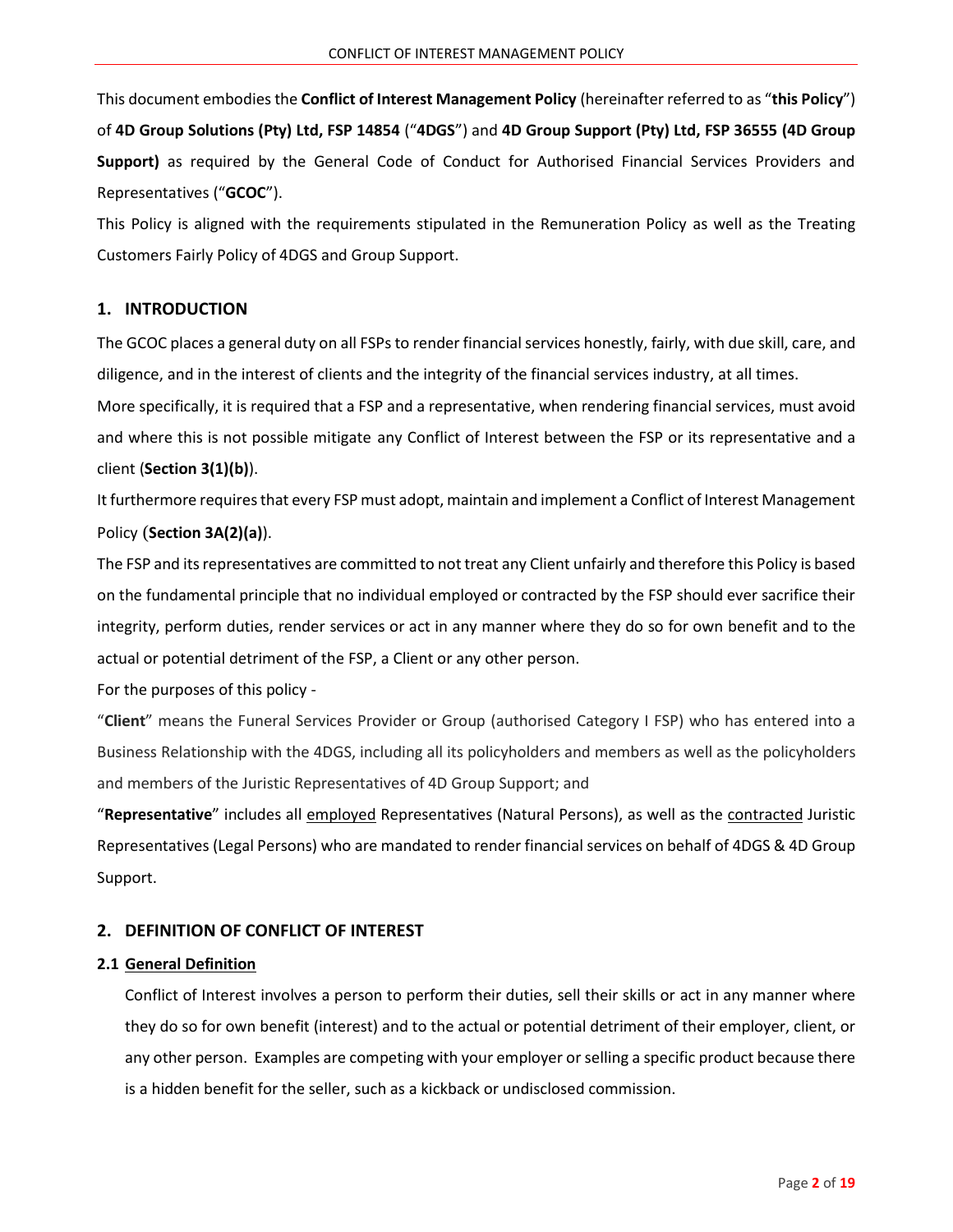## **2.2 Definition in Financial Services Industry**

Conflict of Interest is a situation in which financial or other personal considerations have the potential to compromise advice given, services rendered or influence professional judgment and objectivity.

## **2.3 Definition in GCOC**

Conflict of Interest as any situation in which the FSP or representative has an actual or potential interest that may, in rendering a financial service to a Client -

- (a) influence the objective performance<sup>1</sup> of his, her or its obligations to that Client; or
- (b) prevent the FSP or representative from rendering an unbiased and fair financial service<sup>2</sup> to that Client, or from acting in the interests of that Client,

including, but not limited to –

- (i) a **financial interest**;
- (ii) an **ownership interest**;
- (iii) any relationship with a **third party**.

The actual or potential existence of a Conflict of Interest in itself, may not be an undesirable practice but it is imperative to properly disclose the nature and monetary value of such a Conflict of Interest to a Client. Such disclosure should be made prior to –

- entering into a business relationship with a Client; or
- − rendering financial services to a Client; and

should also be recorded in a register.

Full disclosure allows a Client to decide whether the advice given, or services rendered may be flawed or influenced unduly.

## **3. PURPOSE OF THE POLICY**

The purpose of this policy is to provide guidance to the FSP and its representatives whenever they are confronted with a potential or actual Conflict of Interest. It serves to clarify what constitutes a Conflict of Interest, as well as measures taken to avoid or mitigate such Conflict of Interest.

To adhere to this requirement, adequate arrangements and reasonable steps need to be in place to effectively manage any actual or potential Conflicts of Interest that may arise.

<sup>1</sup> ANNEXURE A – ADDITIONAL DEFINITIONS

<sup>2</sup> ANNEXURE A – ADDITIONAL DEFINITIONS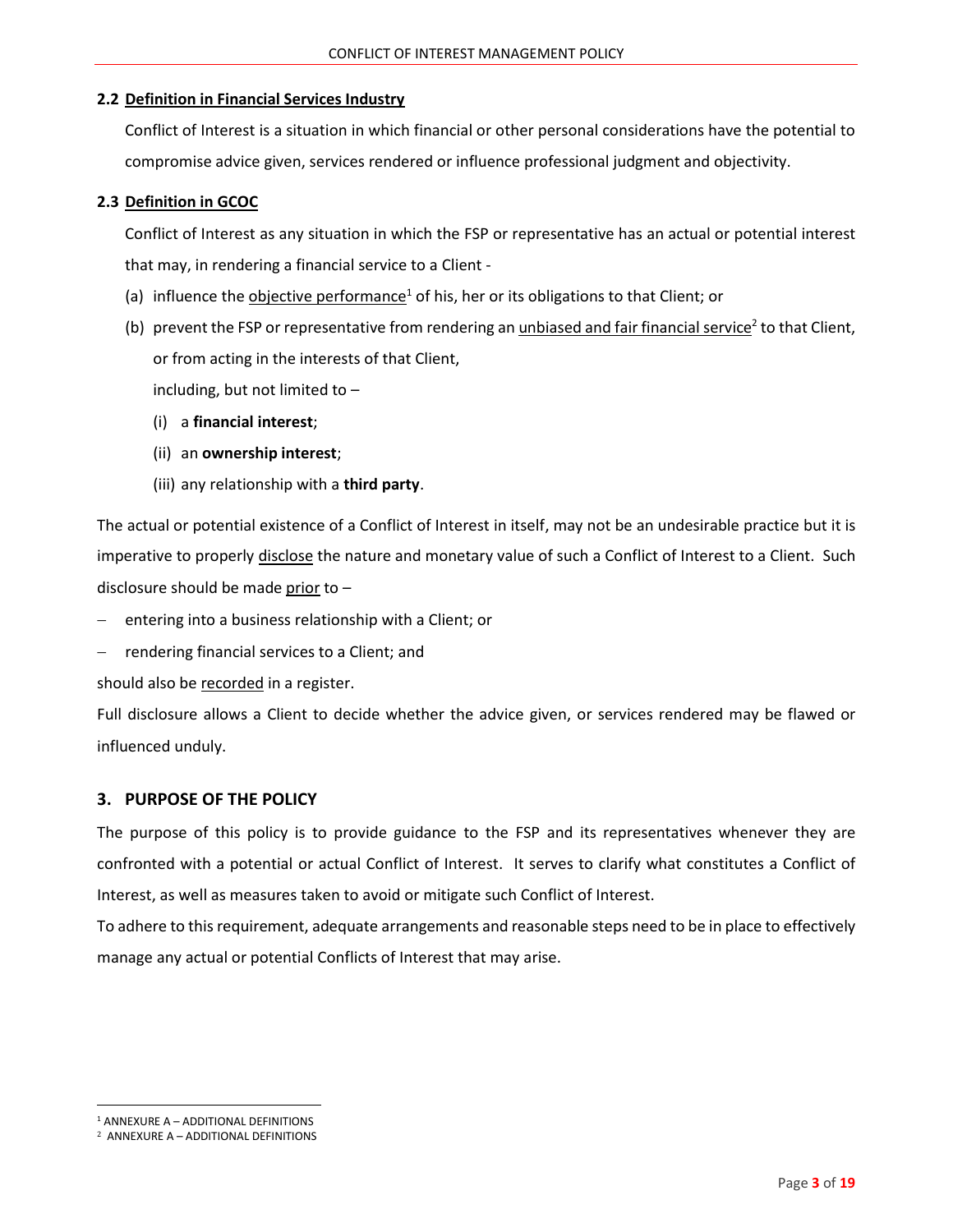This Policy establish in accordance with **Section 3A(2)(b)(i)**:

- − internal controls and mechanisms towards the identification of Conflicts of Interest
- − measures to avoid Conflicts of Interest, and where avoidance is not possible, to provide the reasons therefore
- measures to ensure that any unavoidable Conflicts of Interest are mitigated
- measures to ensure the proper disclosure of any Conflicts of Interest
- establish processes, procedures, and internal controls to facilitate compliance with this Policy
- communicate the consequences of non-compliance with this Policy.

#### **4. DEFINITIONS**

Unless the context clearly indicates otherwise, the following definitions shall have the meanings for purposes of this Policy as defined in the GCOC:

#### **4.1 Associate**

- (a) in relation to a **natural person**, means
	- (i) a person who is recognised in law or the tenets of religion as the spouse, life partner or civil union partner of that person;
	- (ii) a child of that person, including a stepchild, adopted child and a child born out of wedlock;
	- (iii) a parent or stepparent of that person;
	- (iv) a person in respect of which that person is recognised in law or appointed by a Court as the person legally responsible for managing the affairs of or meeting the daily care needs of the first mentioned person;
	- (v) a person who is the spouse, life partner or civil union partner of a person referred to in subparagraphs (ii) to (iv);
	- (vi) a person who is in a commercial partnership with that person;
- (b) in relation to a **juristic person**
	- (i) which is a company, means any subsidiary**<sup>3</sup>** or holding company<sup>4</sup> of that company, any other subsidiary of that holding company and any other company of which that holding company is a subsidiary;
	- (ii) which is a close corporation, means any member thereof;
	- (iii) which is not a company, or a close corporation as referred to in subparagraphs (i) or (ii), means another juristic person which would have been a **subsidiary** or **holding company** of the firstmentioned juristic person –

<sup>3</sup> ANNEXURE A – ADDITIONAL DEFINITIONS

<sup>4</sup> ANNEXURE A – ADDITIONAL DEFINITIONS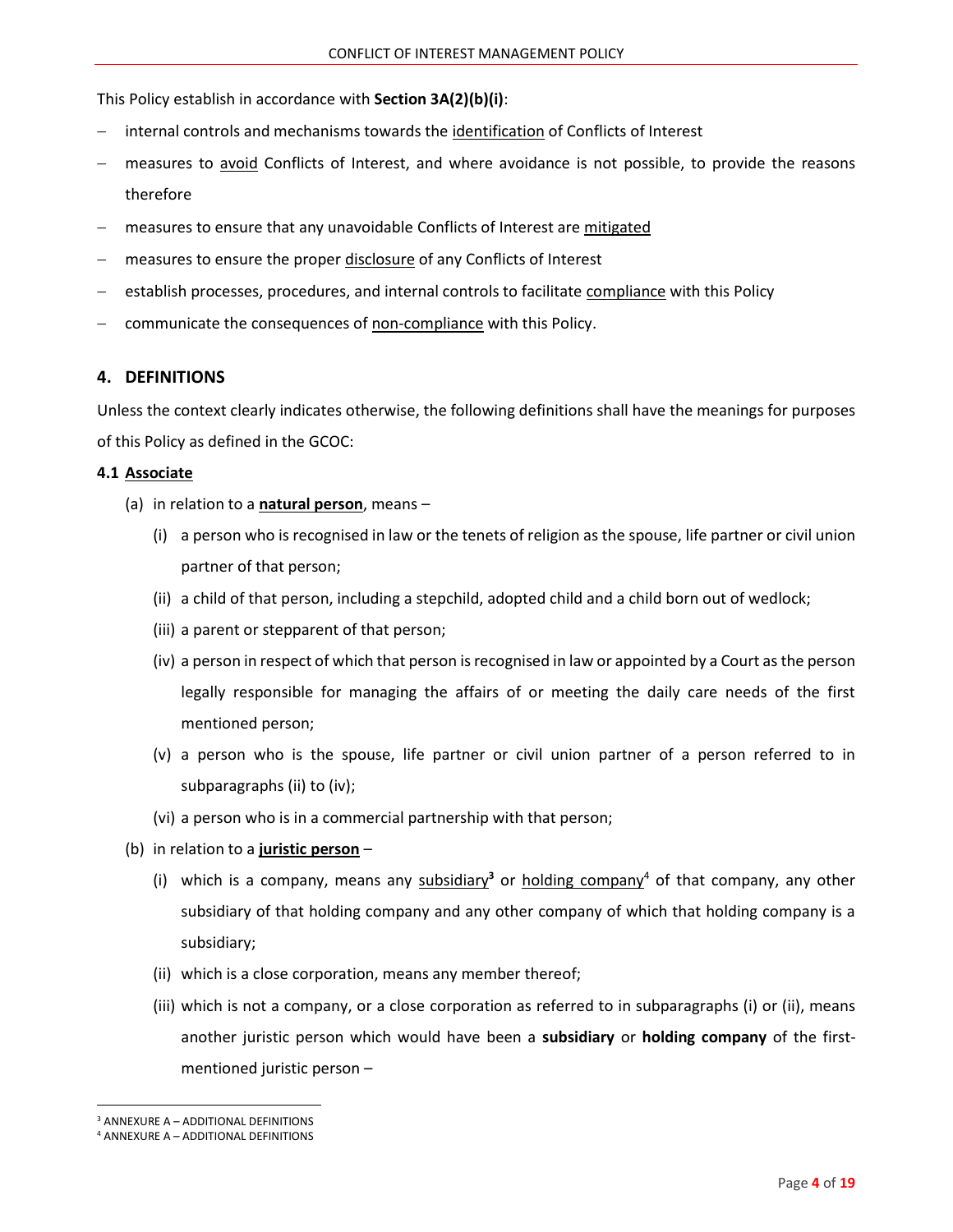(aa) had such first-mentioned juristic person been a company; or

- (bb) in the case where that other juristic person, too, is not a company, had both the firstmentioned juristic person and that other juristic person been a company;
- (iv) means any person in accordance with whose directions or instructions the board of directors of or, in the case where such juristic person is not a company, the governing body of such juristic person is accustomed to act;
- (c) in relation to **any person**
	- (i) means any juristic person of which the board of directors or, in the case where such juristic person is not a company, of which the governing body is accustomed to act in accordance with the directions or instructions of the person first-mentioned in this paragraph;
	- (ii) includes any trust controlled or administered by that person.

#### **4.2 Distribution Channel**

- (a) Any arrangement between a product supplier (or any of its associates) **and** one or more FSPs (or any of its associates) in terms of which arrangement any support or service is provided to the FSP/s in rendering a financial service to a client.
- (b) Any arrangement **between** two or more FSPs (or any of their associates), which arrangement facilitates, supports, or enhances a relationship **between** the FSP/s **and** a product supplier.
- (c) Any arrangement **between** two or more product suppliers (or any of their associates), which arrangement facilitates, supports, or enhances a relationship **between** an FSP/s and a product supplier.

#### **4.3 Financial Interest<sup>5</sup>**

Any cash, cash equivalent, voucher, gift, service, advantage, benefit, discount, domestic or foreign travel, hospitality, accommodation, sponsorship, other incentive, or valuable consideration, other than –

- (a) an **ownership interest**;
- (b) training, that is not exclusively available to a selected group of FSPs or representatives, on
	- (i) products and legal matters relating to those products;
	- (ii) general financial and industry information;
	- (iii) specialised technological systems of a third party necessary for the rendering of a financial service; but excluding travel and accommodation associated with that training;
- (c) a qualifying enterprise development contribution to a qualifying beneficiary entity by a FSP that is a measured entity.

<sup>5</sup> ANNEXURE A – ADDITIONAL DEFINITIONS - TYPES OF FINANCIAL INTEREST AN FSP & REPRESENTATIVE MAY OFFER / RECEIVE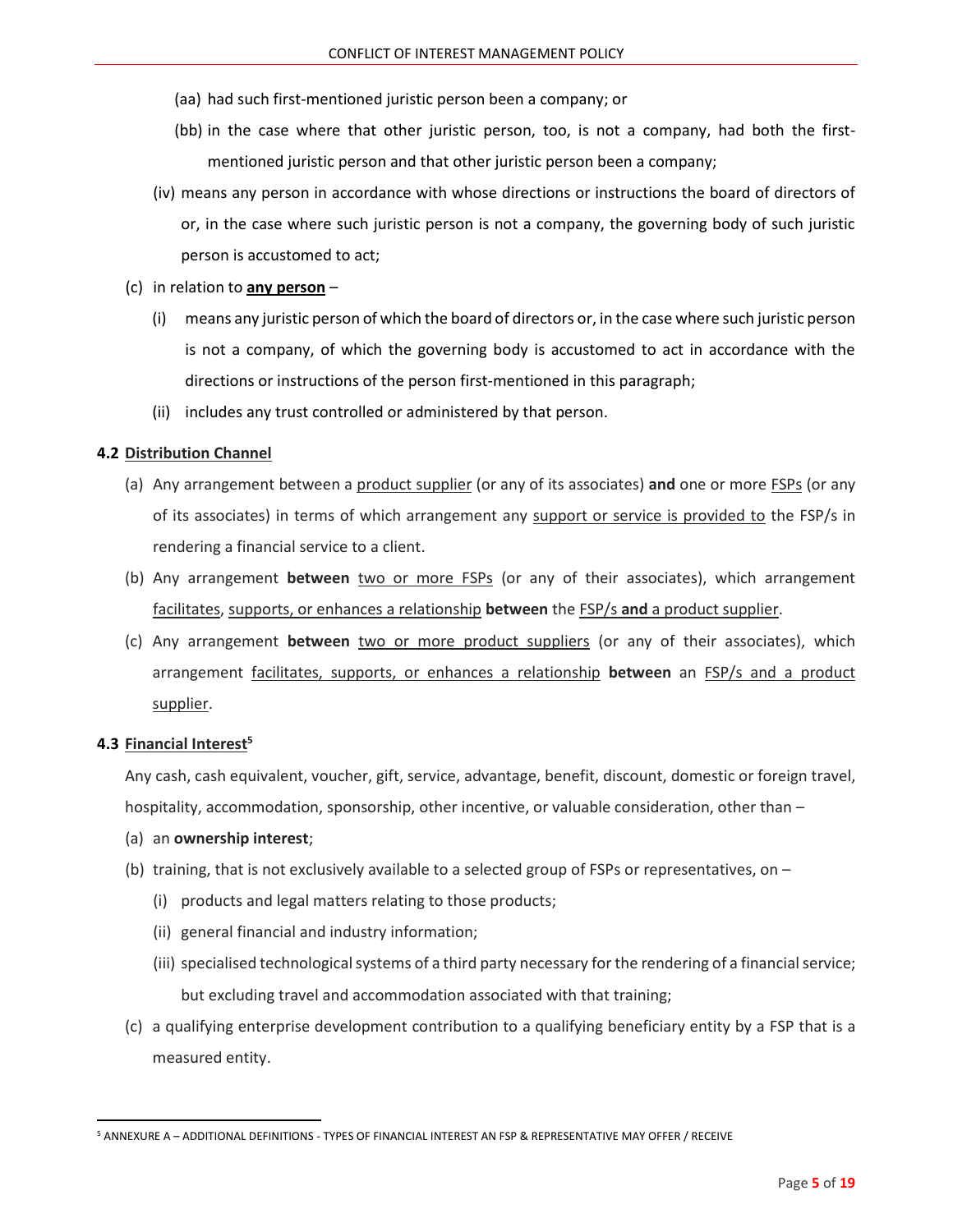## **4.4 Immaterial financial interest**

Any **financial interest** with a determinable monetary value, the aggregate of which does not exceed R1000 in any calendar year from the same **third party** in that calendar year received by –

- (a) an FSP who is a sole proprietor; or
- (b) a representative for that representative's direct benefit;
- (c) an FSP, who for its benefit or that of some or all of its representatives, aggregates the immaterial financial interest paid to its representatives.

## **4.5 Ownership Interest**

- (a) Any equity or proprietary interest, for which fair value**<sup>6</sup>** was paid by the owner at the time of acquisition, other than equity or a proprietary interest held as an approved nominee on behalf of another person; and
- (b) includes any dividend, profit share or similar benefit derived from that equity or ownership interest.

## **4.6 Third Party**

Includes -

- (a) a product supplier;
- (b) another FSP;
- (c) an **associate** of a product supplier or an FSP;
- (d) a **distribution channel**;
- (e) any person who in terms of an agreement or arrangement with a person referred to in paragraphs (a) to (d) above provides a **financial interest** to a FSP or its representatives.

## **5. IDENTIFYING CONFLICT OF INTEREST**

In determining whether there is or may be a Conflict of Interest to which the policy applies, 4DGS & 4D Group Support considers whether there is a material risk of damage to the Client, taking into account whether the FSP, its representative, **associate** or employee –

- is likely to make a financial gain, or avoid a financial loss, at the expense of the Client.
- has an interest in the outcome of a service provided to the Client or of a transaction carried out on behalf of the Client, which is distinct from the Client's interest in that outcome.
- − has a financial or other incentive to favour the interest of another Client/s or any other **third party** over the interests of this Client.

<sup>6</sup> ANNEXURE A – ADDITIONAL DEFINITIONS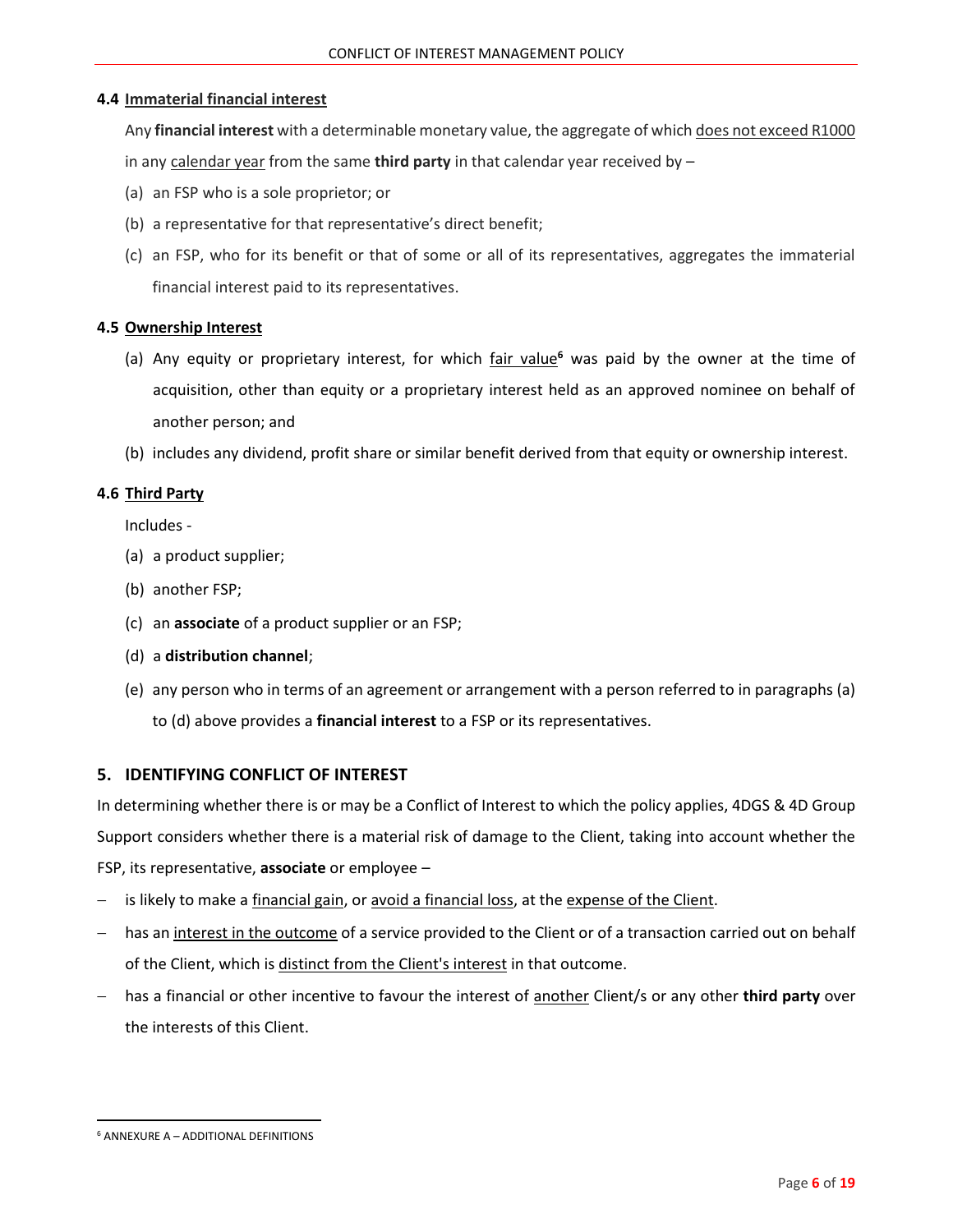− receives or will receive from a person other than the Client, an inducement in relation to a service provided to the Client in the form of monies, goods, or services, other than the legislated commission or reasonable fee for that service.

#### **5.1 Individual Identification**

The responsibility for the identification of a Conflict of Interest rests with the Key Individual/s and representatives of the FSP and the steps below will assist with identifying an actual or potential Conflict of Interest.

STEP 1:

Prior to entering into a business relationship with a Client and throughout the process of rendering a financial services to a Client, the Key Individual or representative must apply their mind to answering the following questions:

- (1) Is there any situation that exists that influences the objective performance of my obligations to the Client?
- (2) Is there any situation that exists that prevents me from rendering unbiased and fair financial services to the client?
- (3) Is there any situation that exists that prevents me from acting in the best interest of the Client?

If the answer to all three (3) questions is "**No**", no further action would be required.

#### STEP 2:

If the answer to any one of the three (3) questions is "**Yes**", the following two (2) questions must also be answered:

- (1) Is the situation caused as a result of an actual or potential relationship with a **third party**?
- (2) Is the situation caused by an actual or potential **financial** or **ownership interest**?

If the answer to any one of these questions is "**Yes**", an actual or potential Conflict of Interest will have been identified, which is not limited to a **financial** or **ownership interest**.

#### **5.2 Internal Controls to Identify Conflicts of Interest**

4DGS & 4D Group Support has implemented the following internal controls to identify actual or potential Conflicts of Interest that may arise:

- (a) The designated Key Individual and Internal Compliance Officer together with Senior Management conducts annual reviews on all contracts held with **third parties** to assess whether the contractual relationship in any way influences the FSP's –
	- (i) objective performance towards its Clients;
	- (ii) ability to render fair and unbiased financial services towards its Clients;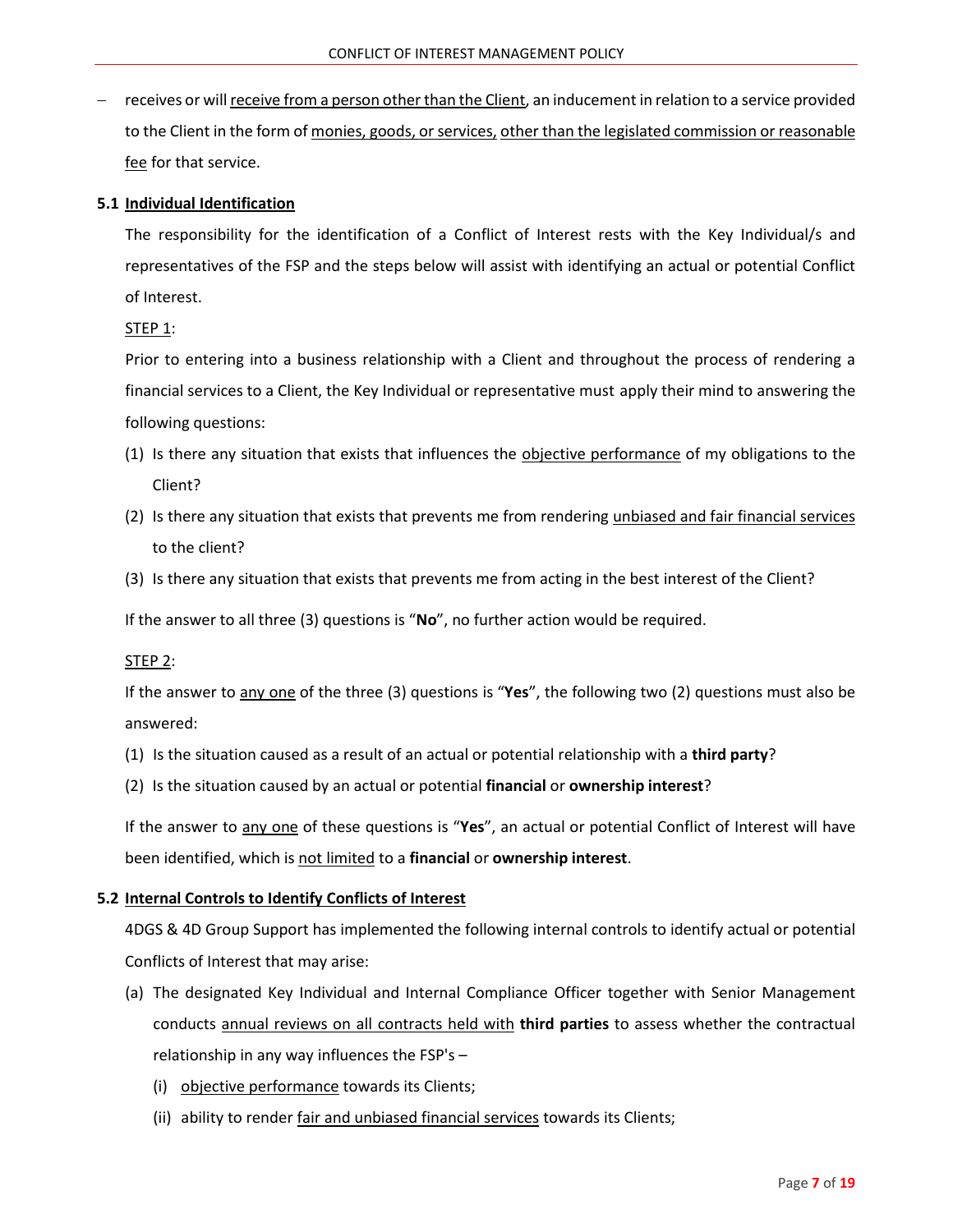- (iii) ability to act in the interest of the Clients.
- (b) The designated Key Individual and Internal Compliance Officer together with Senior Management conducts annual reviews on all relationships where an **ownership interest** exists between the FSP and a **third party**. The purpose of the review is to assess whether the relationship in any way influences the FSP's -
	- (i) objective performance towards its Clients;
	- (ii) ability to render fair and unbiased financial services towards its Clients.
- (c) The designated Key Individual and Internal Compliance Officer together with Senior Management annually reviews and updates the following lists<sup>7</sup> which form part of this Policy –
	- (i) a list of all the FSP's **associates**;
	- (ii) a list with the names of any **third parties** in which the FSP holds an **ownership interest**;
	- (iii) a list with the names of any **third parties** that holds an **ownership interest** in the FSP;

and they also review and update the nature and extent of the **ownership interest** referred to in (ii) and (iii) above.

- (d) Conflict of Interest Declarations are signed by the designated Key Individual and Internal Compliance Officer after every review. The purpose of these Conflict of Interest Declarations is to assist the FSP and the appointed External Compliance Officer to identify actual or potential Conflicts of Interest.
- (e) All relevant personnel and representatives are required to immediately disclose in writing to the designated Key Individual of the FSP, any actual or potential conflicts of interest as soon as they become aware of such situation. The designated Key Individual will inform the External Compliance Officer.
- (f) The FSP maintains a Gift Register. All gifts received from a **third party** with an estimated value of R1000 or more will be recorded in the FSP's Gift Register. The Gift Register is kept electronically in the FSP's Compliance Folder
- (g) All the information associated with the identification of actual or potential Conflict of Interests is recorded in the Conflict of Interest Register which is kept electronically kept in the Compliance Folder and it is readily available for inspection purposes.

<sup>7</sup> ANNEXURE C – LIST OF ASSOCIATES & THIRD PARTIES RELATED TO THE FSP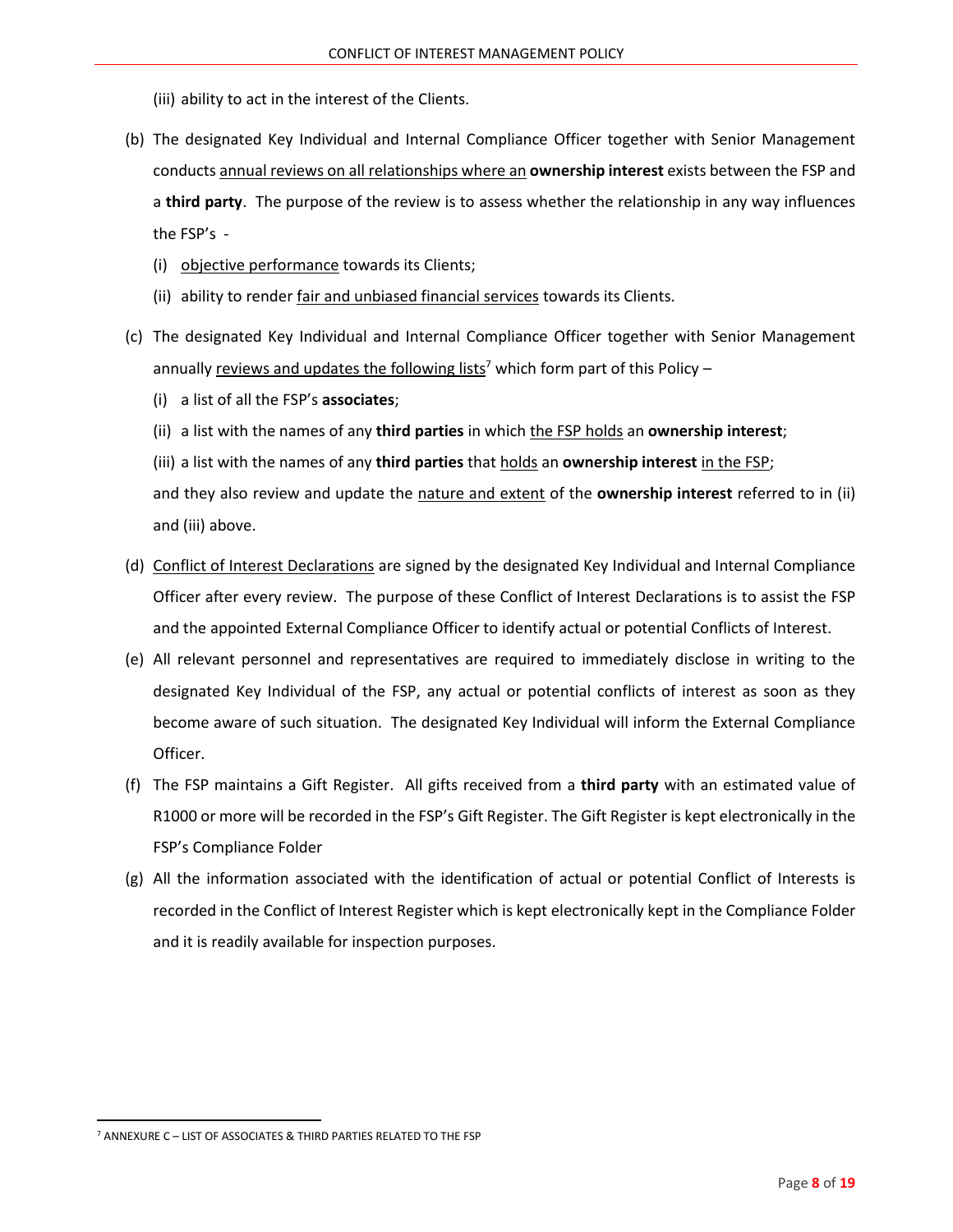### **6. AVOIDING AND MITIGATING A CONFLICT OF INTEREST**

Once an actual or potential Conflict of Interest has been identified, the following procedures must be followed:

#### **6.1 Determine whether the actual or potential Conflict of Interest is avoidable**

- (a) The designated Key Individual and Internal Compliance Officer together with Senior Management of the FSP must convene and evaluate the actual or potential Conflict of Interest in an open, honest, and objective manner.
- (b) All the information that's led up to and resulting in or causing the actual or potential Conflict of Interest must be disclosed to the FSP's Senior Management and External Compliance Officer.
- (c) All the Key Individuals and Senior Management must determine whether the FSP is in a position to avoid the actual or potential Conflict of Interest.
- (d) During the evaluation process, the Key Individuals and Senior Management must consider the following possible outcomes prior to a finding in favour of unavoidability:
	- (i) the possible negative impact it will have on the FSP's Clients where the actual or potential Conflict of Interest is deemed to be unavoidable;
	- (ii) the possible negative impact it will have on the integrity of the financial services industry where the actual or potential Conflict of Interest is deemed to be unavoidable.

#### **6.2 Actual or potential Conflict of Interest is avoidable**

Where it has been determined that the actual or potential Conflict of Interest is in fact avoidable, the following processes must be followed:

- (a) The Key Individuals and Senior Management must approve the removal of the underlying cause or situation that resulted in the actual or potential Conflict of Interest
- (b) The underlying cause or situation must be removed as soon as reasonably possible;
- (c) Any immediate negative impact or prejudice towards Clients pending the removal of the actual or potential Conflict of Interest must be kept to a minimum;
- (d) The reasons why the actual or potential Conflict of Interest was determined to be avoidable together with the interventions as it pertains to the avoidance, must be recorded in the FSP's Conflict of Interest Register and stored in the electronic Compliance Folder;
- (e) Similar circumstances that have led up to the actual or potential Conflict of Interest must be avoided in the future as far as reasonably possible.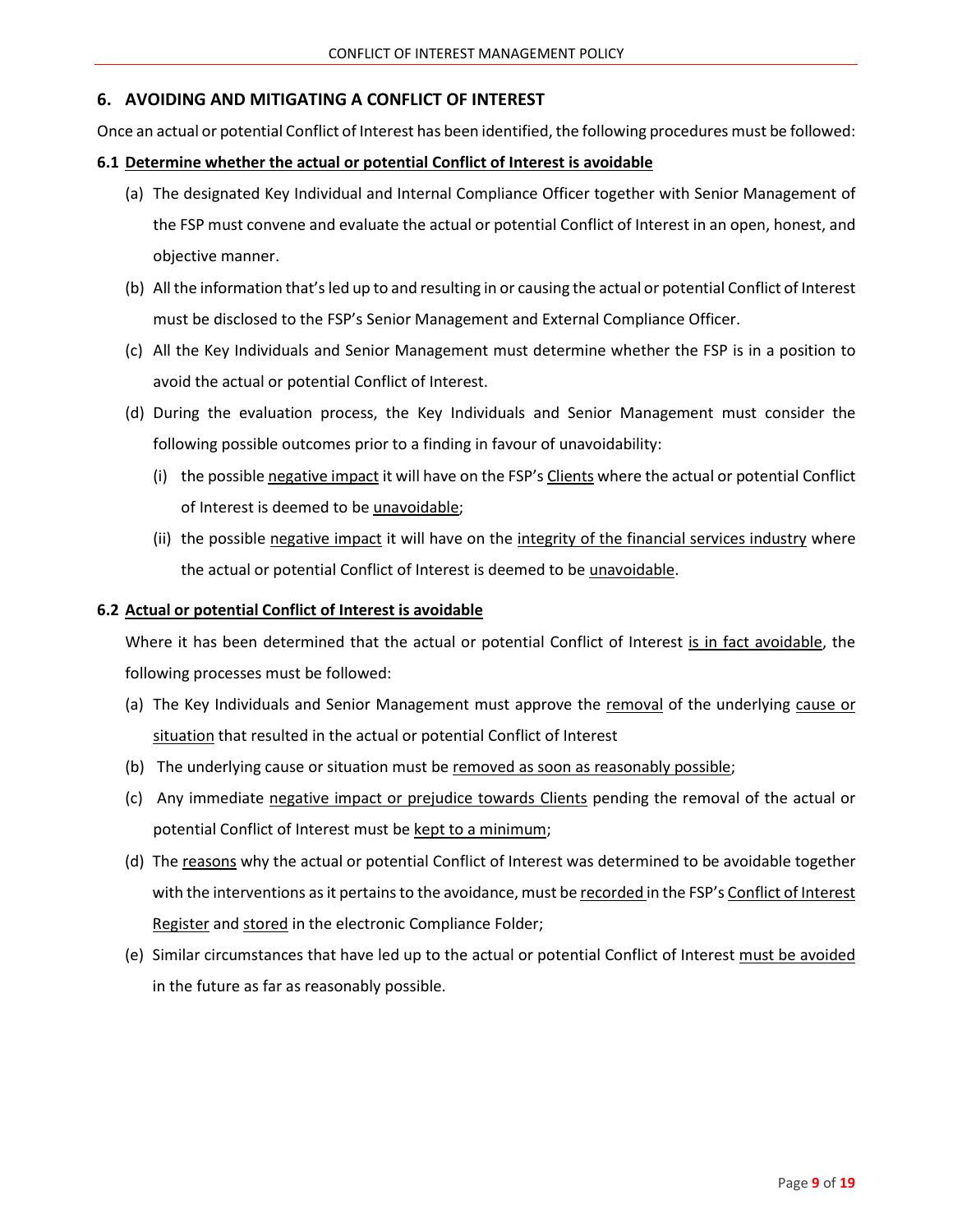#### **6.3 Actual or potential Conflict of Interest is unavoidable**

Where it has been that the actual or potential conflict of interest is unavoidable, the following processes must be followed:

- (a) The Key Individuals and Senior Management together with the Internal and External Compliance Officers must convene and determine the measures that will be implemented to mitigate the actual or potential Conflict of Interest as far as reasonably possible;
- (b) The reasons why the actual or potential Conflict of Interest was considered to be unavoidable must be recorded in the FSP's Conflict of Interest Register and stored in the electronic Compliance Folder.

#### **6.4 Measures to mitigate actual or potential Conflicts of Interest**

The measures implemented will include the following arrangements:

- (a) The status of whether the actual or potential Conflicts of Interest is still deemed to be unavoidable shall be reassessed on a continuous basis;
- (b) Where a previously deemed unavoidable actual or potential Conflict of Interest is subsequently deemed to be avoidable, such actual or potential Conflict of Interest shall immediately be avoided;
- (c) The rendering of financial services must always be conducted as to the best interest of the Client, as far as this is possible, given the unavoidability of the actual or potential Conflict of Interest.
- (d) All the representatives must be notified of any actual or potential Conflicts of Interest as well as the reasons for its unavoidability;
- (e) When rendering a financial service, the **FSP** and its representatives shall be required to disclose to the Client in writing that an actual or potential Conflict of Interest exist
- (f) The FSP and/or the External Compliance Officer shall report on the status of the actual or potential Conflict of Interest in the FSP's compliance report to be submitted to the Financial Sector Conduct Authority (FSCA).

## **7. DISCLOSURES**

## **7.1 Disclosure of an actual or potential Conflict of Interest**

**Section 3(1)(c)** of the GCOC requires that when the FSP or representative renders a financial service to a Client, any Conflict of Interest in respect of that Client must be disclosed.

It is acknowledged that while disclosure alone will often not be enough, disclosure must be treated as an integral part of managing Conflict of Interest. The FSP is therefore committed to ensure that Clients are fully informed about actual or potential Conflicts of Interest in relation to the rendering of financial services.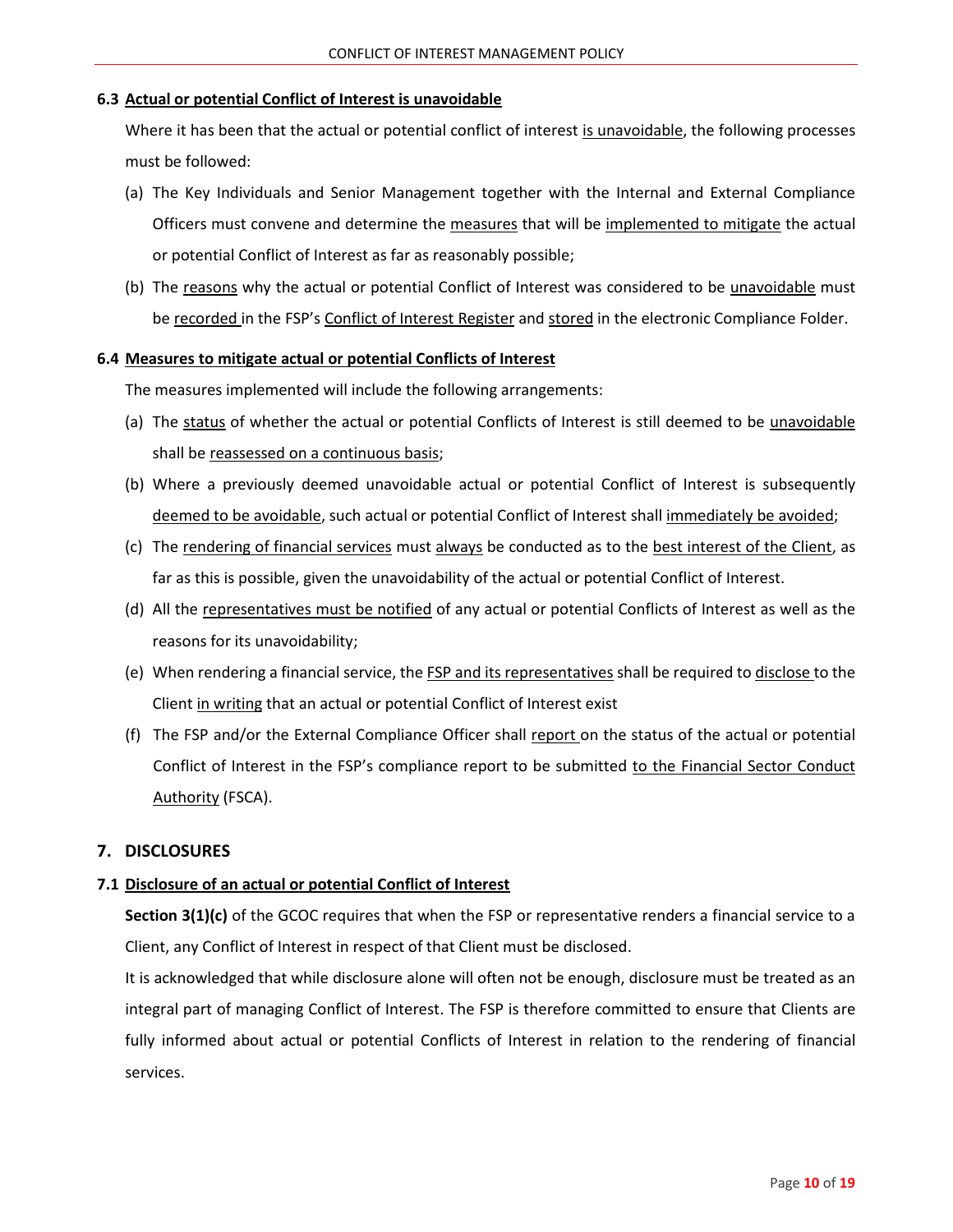4DGS & 4D Group Support has implemented the following disclosure measures in respect of Conflict of Interest:

- (a) The FSP and its representative will at the earliest reasonable opportunity disclose to a Client any Conflict of Interest in respect of that Client;
- (b) The disclosure will be made in writing and communicated by way of appropriate electronic media;
- (c) The disclosure will
	- (i) include the measures taken by the FSP to avoid or mitigate the Conflict of Interest;
	- (ii) include any **ownership interest** or **financial interest**, other than an **immaterial financial interest**, that the FSP or representative may be or become eligible for;
	- (iii) include the nature of any relationship or arrangement with a **third party** that gives rise to a Conflict of Interest;
	- (iv) be made in sufficient detail to a Client to enable the Client to understand the exact nature of the relationship or arrangement and the Conflict of Interest; and
- (d) The disclosure will include a reference to this Policy and how it may be accessed. These Disclosures are indicated on the Membership Certificate that the client receives once an application has taken effect.

#### **7.2 Disclosures relating to Fees, Remuneration & Ownership**

**Sections 3(1), 4 & 7** GCOC requires that disclosures must also be made in respect of ownership interest as well as remuneration received by or offered to the FSP and its representatives for financial services rendered.

These requirements are detailed in Annexure >>>8 and are mainly disclosed in the Disclosure Documents of the FSP and its Representatives, quotes, application forms, membership certificates, policy schedules, etc. However, the onus is still on the FSP and the representative to highlight these and make sure the Client is aware of and consent to it.

## **8. INTERNAL CONTROL MEASURES TO FACILITATE COMPLIANCE**

In terms of **Section 3A(2)(b)(i)(dd)** of the GCOC, processes, procedures and internal controls must be provide for to facilitate compliance with this Policy.

The processes associated with the implementation and continued compliance with this Policy must be performed by the designated Key Individual and Internal Compliance Officer together with Senior Management of the FSP.

The FSP's External Compliance Officer will monitor the FSP's compliance with this Policy on an ongoing basis.

<sup>8</sup> ANNEXURE B - DISCLOSURES RELATING TO FEES, REMUNERATION & OWNERSHIP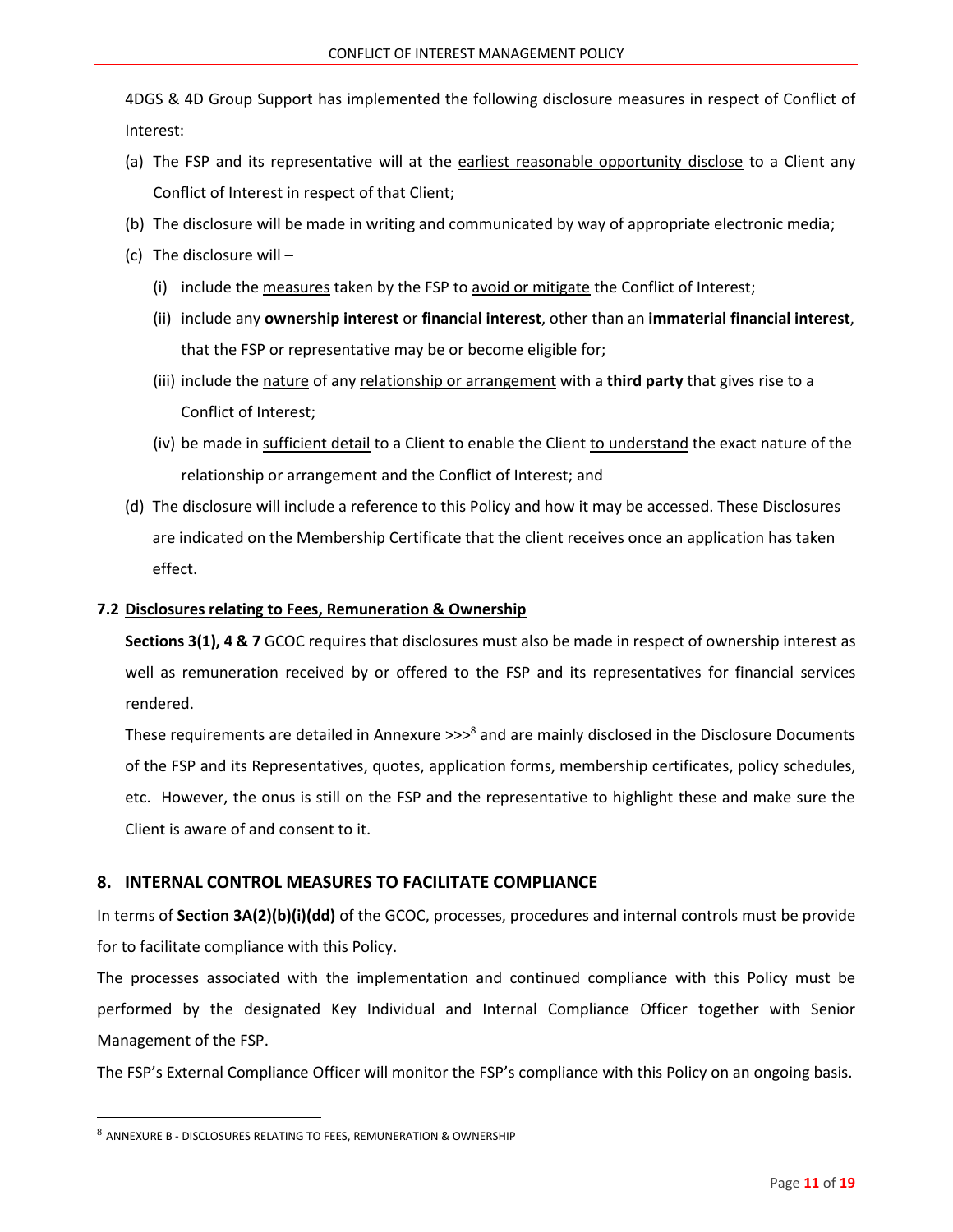4DGS & 4D Group Support has adopted the following internal controls and processes:

- (a) The designated Key Individual and Internal Compliance Officer of the FSP shall ensure that
	- (i) this Policy is kept up to date and saved electronically in the FSP's Compliance Folder;
	- (ii) all relevant personnel and representatives read and this Policy and understand their duties in respect thereof;
	- (iii) all personnel and representatives, and where appropriate, associates are made aware of the contents of this Policy and shall provide training and educational material where deemed appropriate;
	- (iv) all Conflict of Interest Declarations are signed by the relevant Key Individuals, representatives and personnel on an annual basis.
- (b) Where an employee or representative have any concerns whether or not an actual or potential Conflict of Interest might arise in a particular situation, the employee or representative will be required to refer his or her concern to the FSP's designated Key Individual who will escalate it to the External Compliance Officer, if necessary.
- (c) The designated Key Individual and Internal Compliance Officer of the FSP shall ensure that
	- (i) the list of all the FSP's **associates** is annexed to this Policy and that a review of the list shall be conducted annually;
	- (ii) a list of all the **third parties** in which the FSP holds an **ownership interest** is annexed to this Policy and that a review of the list shall be conducted annually;
	- (iii) a list of all **third parties** that holds an **ownership interest** in the FSP is annexed to this Policy and that a review of the list shall be conducted annually.
- (d) The designated Key Individual and Internal Compliance Officer of the FSP shall continue to maintain a Gift Register and shall ensure that all gifts received from a **third party** with an estimated value of R1000 or more are recorded in the FSP's Gift Register.
- (e) The designated Key Individual and Internal Compliance Officer of the FSP shall ensure that the proper disclosures are made to the Client regarding actual or potential Conflicts of Interest.
- (f) This Policy shall be regularly reviewed by the FSP and the External Compliance Officer, and where necessary, updated to ensure that the measures contained herein remains effective.
- (g) The designated Key Individual and Internal Compliance Officer shall publish this Policy in appropriate media and ensure that it is easily accessible for public inspection at all reasonable times.

## **9. CONSEQUENCES OF NON-COMPLIANCE**

Where there is reason to believe that a Key Individual, employee or representative of the FSP has failed to disclose an actual or potential Conflict of Interest via the proper communication channels, the FSP will proceed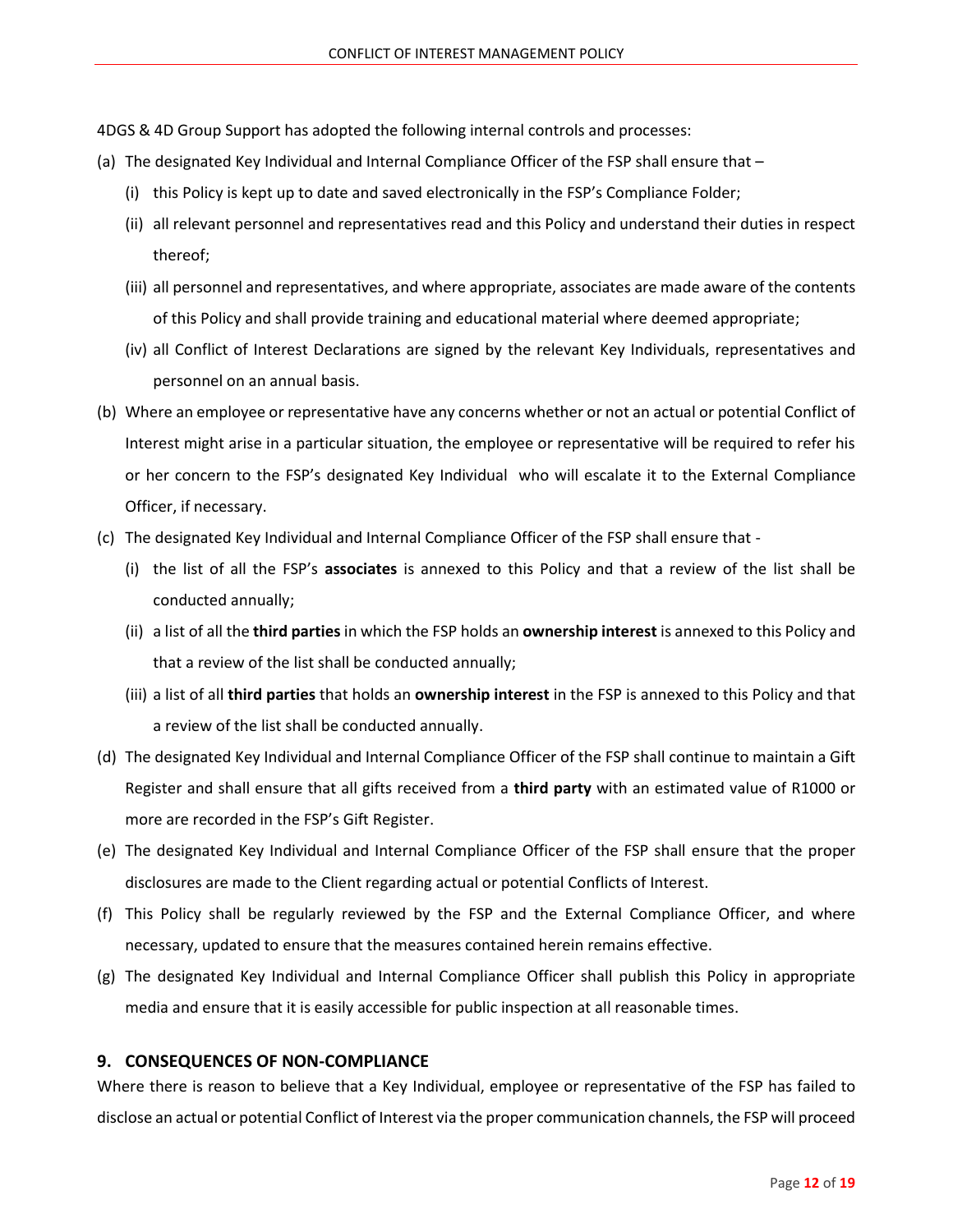to investigate and take any appropriate steps it deems necessary to limit any financial prejudice that may be suffered by the FSP, its Clients or any other third party.

Where an investigation concludes that this person has indeed failed to disclose an actual or potential Conflict of Interest, the FSP shall immediately take appropriate disciplinary steps and corrective actions against such a person.

Any failure by a Key Individual, employee or representative to comply with this Policy will be considered serious form of misconduct, a contravention of the FAIS Act which is a dismissible offence and might lead to debarment from rendering financial services.

The FSP or its representatives may not avoid, limit, or circumvent or attempt to avoid, limit or circumvent compliance with this Policy and any of the provisions thereof, through an **associate** or an arrangement involving an **associate**.

#### **10. OWNERSHIP & APPROVAL**

This Policy is owned by 4D Group Solutions (Pty) Ltd & 4D Group Support (Pty) Ltd and is approved by the board of directors, senior management and the Key Individuals.

As the designated Key Individual and authorised signatory of the FSP I, **Jackie Gerber**, ID 870808 0058 084, hereby confirm the adoption of the policy.

I understand that I am ultimately responsible for effective Conflict of Interest management and the implementation of this Policy.

I will ensure that the FSP remains true to its commitments and undertakings in this Policy and that this Policy will be maintained, reviewed, and updated on a regular basis.

Signature de la de la main de la maison de la maison de la maison de la maison de la maison de la maison de la<br>Date

2021/06/07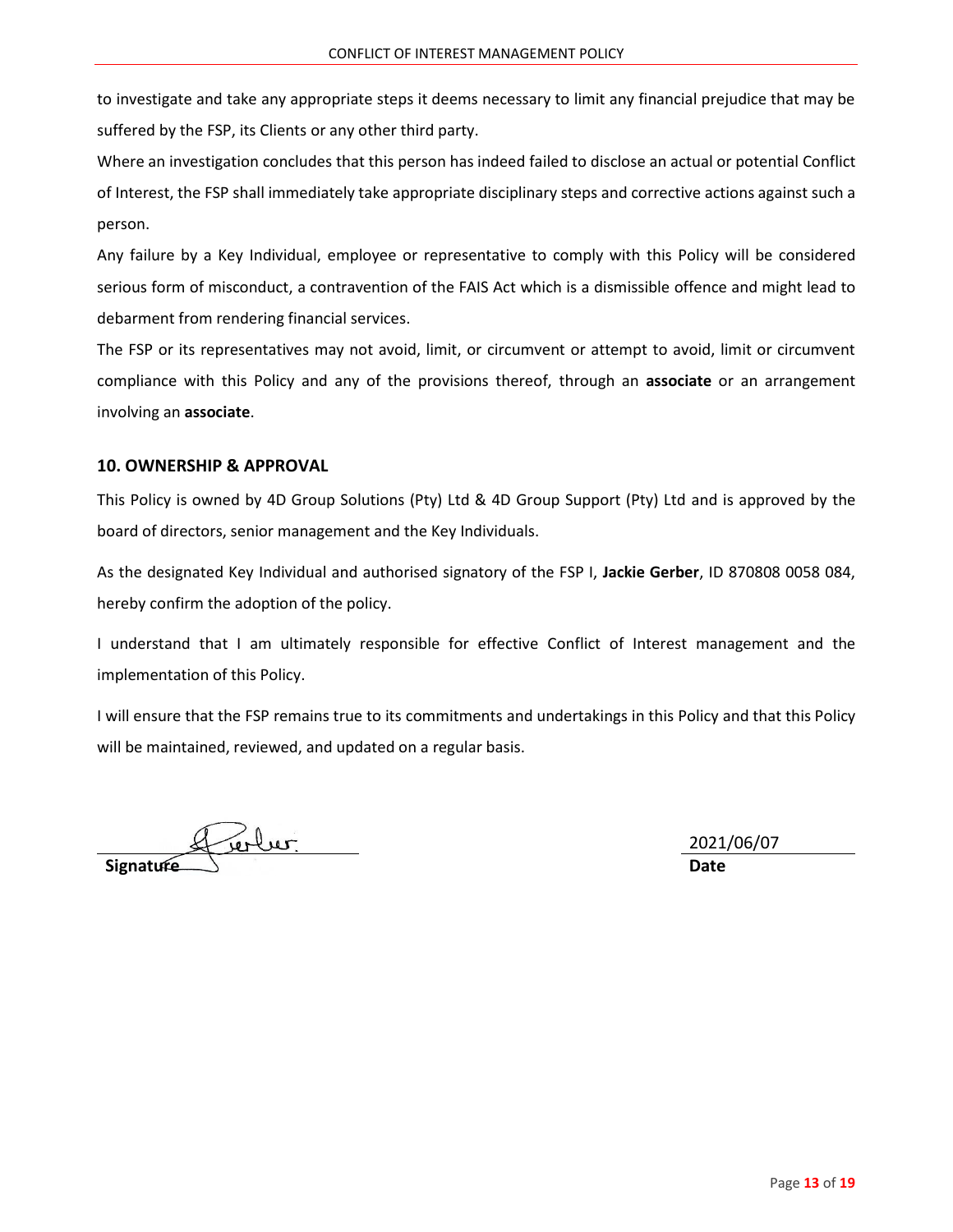# **ANNEXURE A – ADDITIONAL DEFINITIONS**

**"fair value"** has the meaning assigned to it in the financial reporting standards adopted or issued under the Companies Act;

IFRS 13: The new fair value definition is the price that would be received to sell an asset or paid to transfer a liability (exit price) in an orderly transaction between market participants at the measurement date.

The exit price approach relates to expectations about the future cash flows from the perspective of market participants at the measurement date, under current market conditions.

Market participants are buyers and sellers in the principal (or most advantageous) market who are independent of each other, knowledgeable about the asset or liability and able and willing to enter into a transaction for the asset or liability.

Fair value is determined using market participants assumptions, not entity-specific assumptions. When measuring fair value, it should be assumed that market participants act in their economic best interest.

**"holding company"** in relation to a **subsidiary**, means a juristic person or undertaking that controls that **subsidiary** (Companies Act, 2008)

**"subsidiary"** means a subsidiary as defined in section 1 (3) of the Companies Act;

 $(1)$  A company is  $-$ 

- (a) a subsidiary of another juristic person if that juristic person, one or more other subsidiaries of that juristic person, or one or more nominees of that juristic person or any of its subsidiaries, alone or in any combination –
	- (i) is or are directly or indirectly able to exercise, or control the exercise of, a majority of the general voting rights associated with issued securities of that company, whether pursuant to a shareholder agreement or otherwise; or
	- (ii) has or have the right to appoint or elect, or control the appointment or election of, directors of that company who control a majority of the votes at a meeting of the board; or
- (b) a wholly owned subsidiary of another juristic person if all of the general voting rights associated with issued securities of the company are held or controlled, alone or in any combination, by persons contemplated in paragraph (a).
- (2) For the purpose of determining whether a person controls all or a majority of the general voting rights associated with issued securities of a company –
	- (a) voting rights that are exercisable only in certain circumstances are to be taken into account only
		- (i) when those circumstances have arisen, and for so long as they continue; or
		- (ii) when those circumstances are under the control of the person holding the voting rights;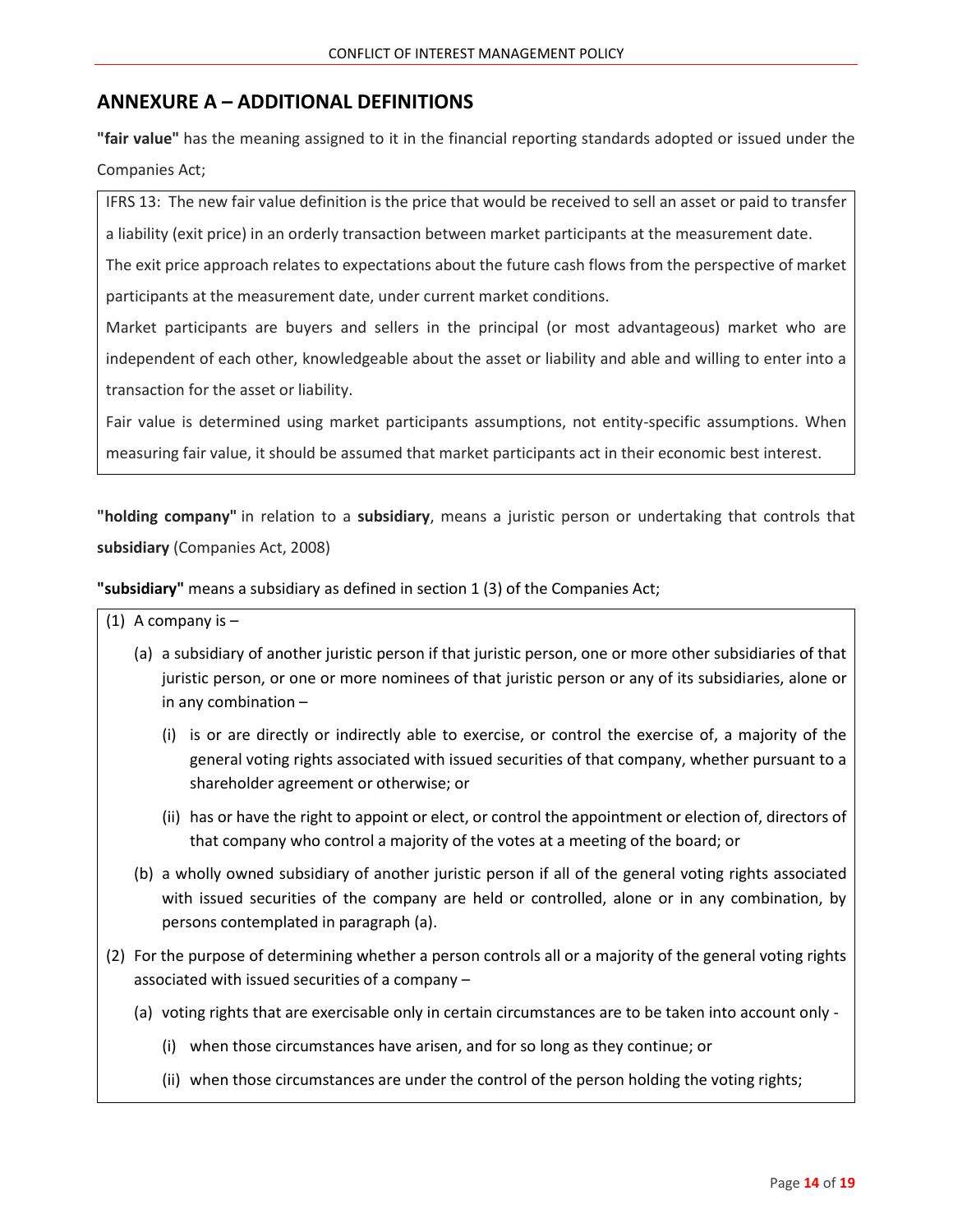- (b) voting rights that are exercisable only on the instructions or with the consent or concurrence of another person are to be treated as being held by a nominee for that other person; and
- (c) voting rights held by
	- (i) a person as nominee for another person are to be treated as held by that other person; or
	- (ii) a person in a fiduciary capacity is to be treated as held by the beneficiary of those voting rights.
- (3) For the purposes of subsection (2), "hold", or any derivative of it, refers to the registered or direct or indirect beneficial holder of securities conferring a right to vote

The definition of a **Conflict of Interest** also incorporates the following terminology:

**"objective performance" -** It is generally understood that the word "objective" refers to a situation where an individual's personal feelings or opinions are completely removed from the equation. The "objective performance" of an FSP or representative's obligations therefore implies a situation where financial services are rendered without any untoward influences;

**"unbiased and fair financial service"** - The word "bias" or "biased" is understood to mean a form of prejudice towards a particular person or viewpoint, whereas the word "fair" or "fairness" indicates a situation of just circumstances or being treated on an equal footing. An unbiased financial service therefore implies a financial service that does not lend itself to a particular persuasion, where no reasonable justification for such persuasion can be found. Similarly, a fair financial service implies a situation where the same conclusion or outcome will consistently present itself given the exact same set of circumstances.

"financial interest" – The types of Financial Interest allowed & Entitlement thereto<sup>9</sup> is defined in the GCOC under the following Sections:

## **GCOC Section 3A(1)(a):**

An FSP or its representatives may only receive or offer the following financial interest from or to a **third party**:

- (i) commission authorised under the Long-term Insurance Act,1998 or the Short-term Insurance Act, 1998;
- (ii) commission authorised under the Medical Schemes Act, 1998;
- (iii) fees authorised under the Long-term Insurance Act, 1998, the Short-term Insurance Act, 1998 or the Medical Schemes Act;
- (iv) fees for the rendering of a financial service in respect of which commission or fees referred to in subparagraph (i), (ii) or (iii) **is not paid**, if –

<sup>9</sup> **REMUNERATION POLICY** (Sections 5 & 6) – Specifies the type of financial interest that 4DGS & 4D Group Support will offer a representative, the basis on which the rep will be entitled to the financial interest and motivates how that financial interest complies with sections 3A(1)(b) & 3A(1)(bA) of the GCOC.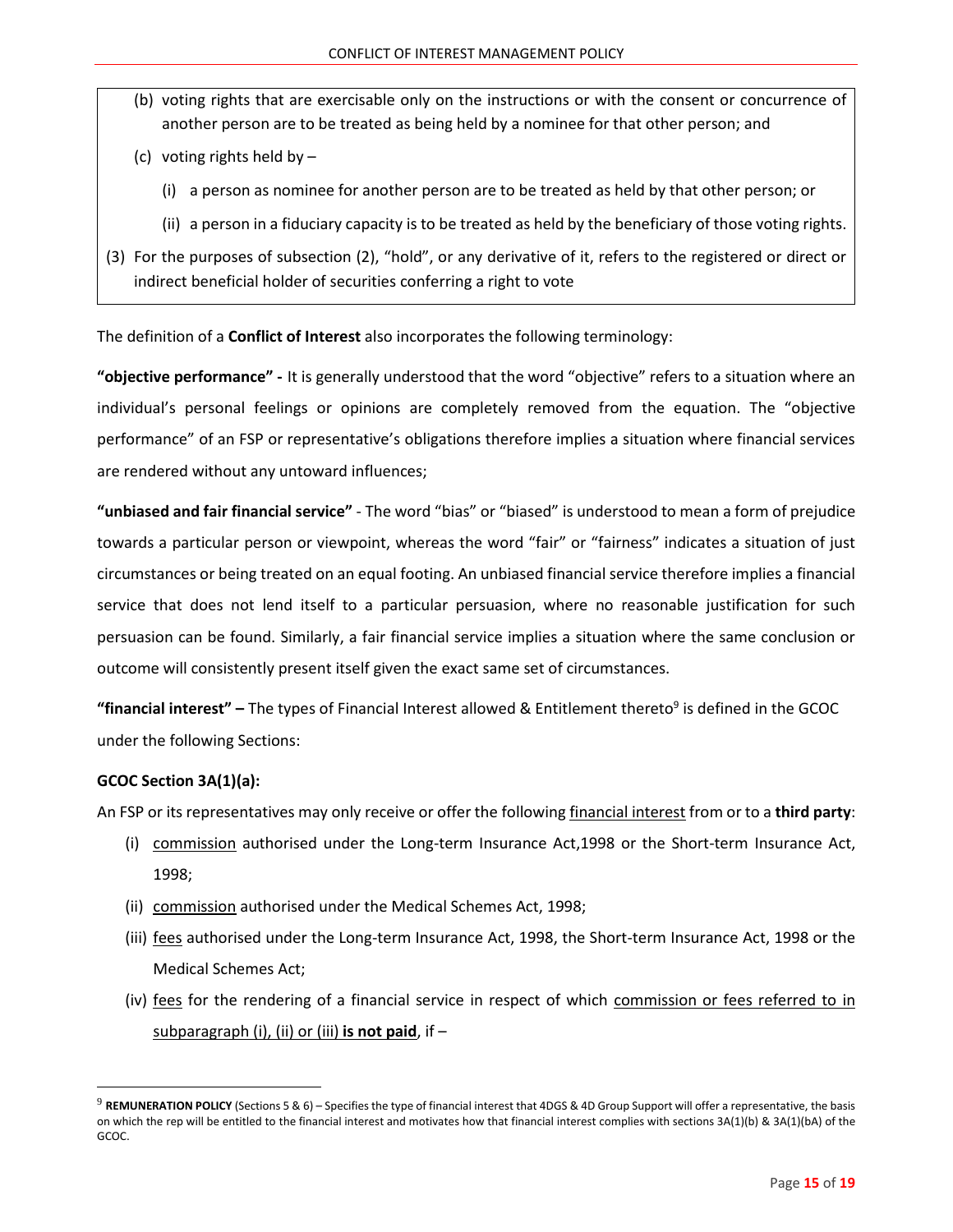- (aa) the amount, frequency, payment method and recipient of those fees and details of the services that are to be provided by the FSP or its representatives in exchange for the fees are specifically agreed to by a Client in writing; and
- (bb) those fees may be stopped at the discretion of that Client;
- (v) fees or remuneration for the rendering of a service to a **third party**;
- (vi) subject to any other law, an immaterial financial interest; and
- (vii)a financial interest, not referred to under subparagraph (i) to (vi), for which a consideration, **fair value<sup>10</sup>** or remuneration that is reasonably commensurate to the value of the financial interest, is paid by that FSP or representative at the time of receipt thereof.

#### **GCOC Section 3A(1)(b) & 3A(1)(bA):**

An FSP may not offer any financial interest to a representative of the FSP –

- (i) that is determined with reference to the **quantity of business** secured for the FSP without also giving due regard to the delivery of fair outcomes for Clients; or
- (ii) for giving preference to a **specific product supplier**, where a representative may recommend more than one product supplier to a Client; or
- (iii) for giving preference to a **specific product** of a product supplier, where a representative may recommend more than one product of that product supplier to a Client.

(bA) If the FSP offer a financial interest with reference to the **quantity of business** the FSP must be able to demonstrate that the determination of and entitlement to the financial interest takes into account measurable indicators relating to the –

- (i) achievement of minimum service level standards in respect of Clients;
- (ii) delivery of fair outcomes for Clients;
- (iii) quality of the representative's compliance with the FAIS Act;

as agreed between the FSP and the representative, and that sufficient weight is attached to such indicators to materially mitigate the risk of the representative giving preference to the quantity of business secured for the FSP over the fair treatment of Clients;

## **GCOC Section 3A(1)(d):**

The FSP or its representatives may only receive or offer the fees or remuneration referred to in subsections **(a)(iii - v)** if –

(i) those fees are reasonably commensurate with the service being rendered, taking into account the nature of the service and the resources, skills and competencies reasonably required to perform it;

 $10$  ATTACHMENT – ADDITIONAL DEFINITIONS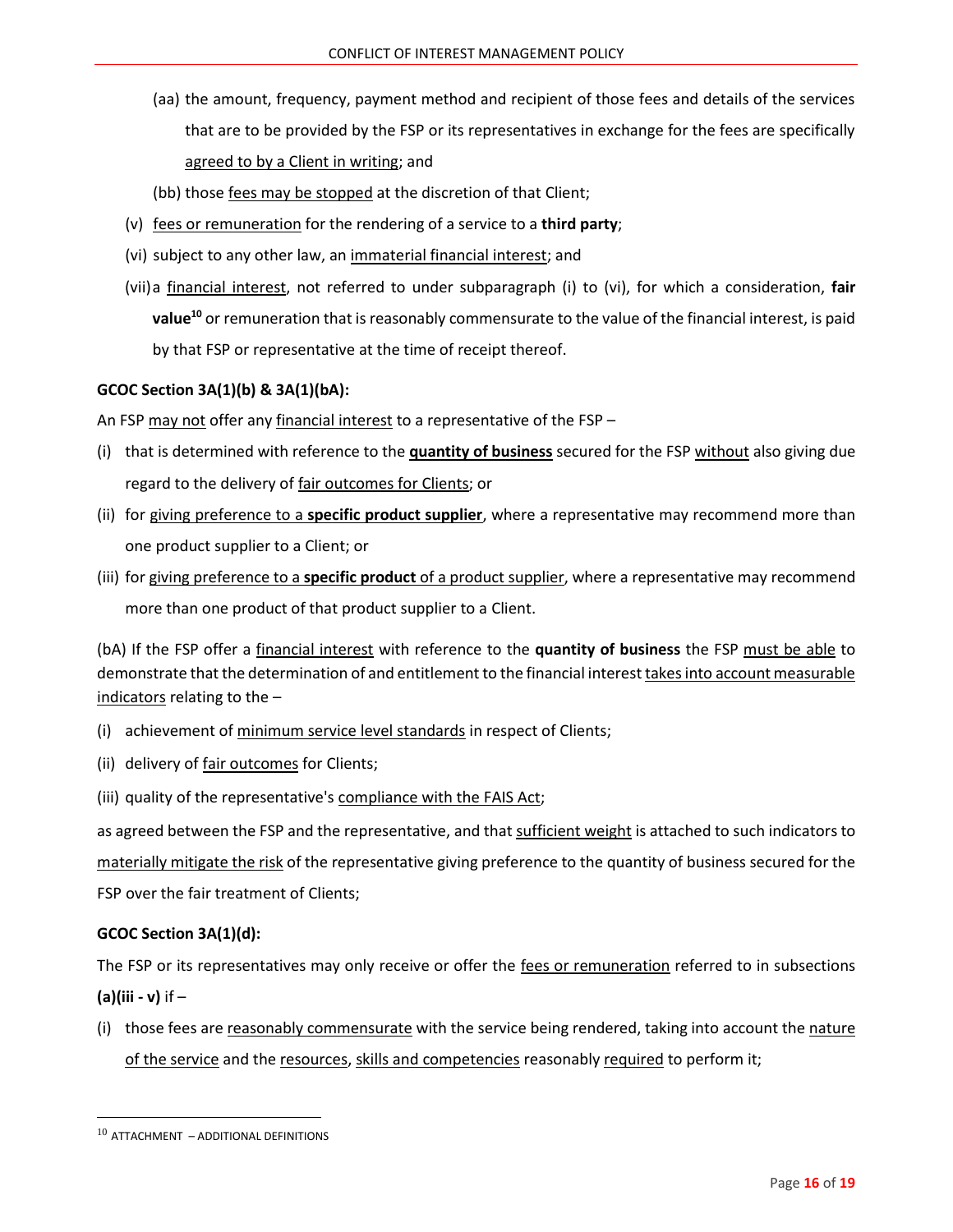- (ii) the payment of those fees does not result in the FSP or representative being remunerated more than once for performing a similar service;
- (iii) any actual or potential conflicts between the interests of Clients and the person receiving the fees are effectively mitigated; and
- (iv) the payment of those fees does not impede the delivery of fair outcomes to Clients.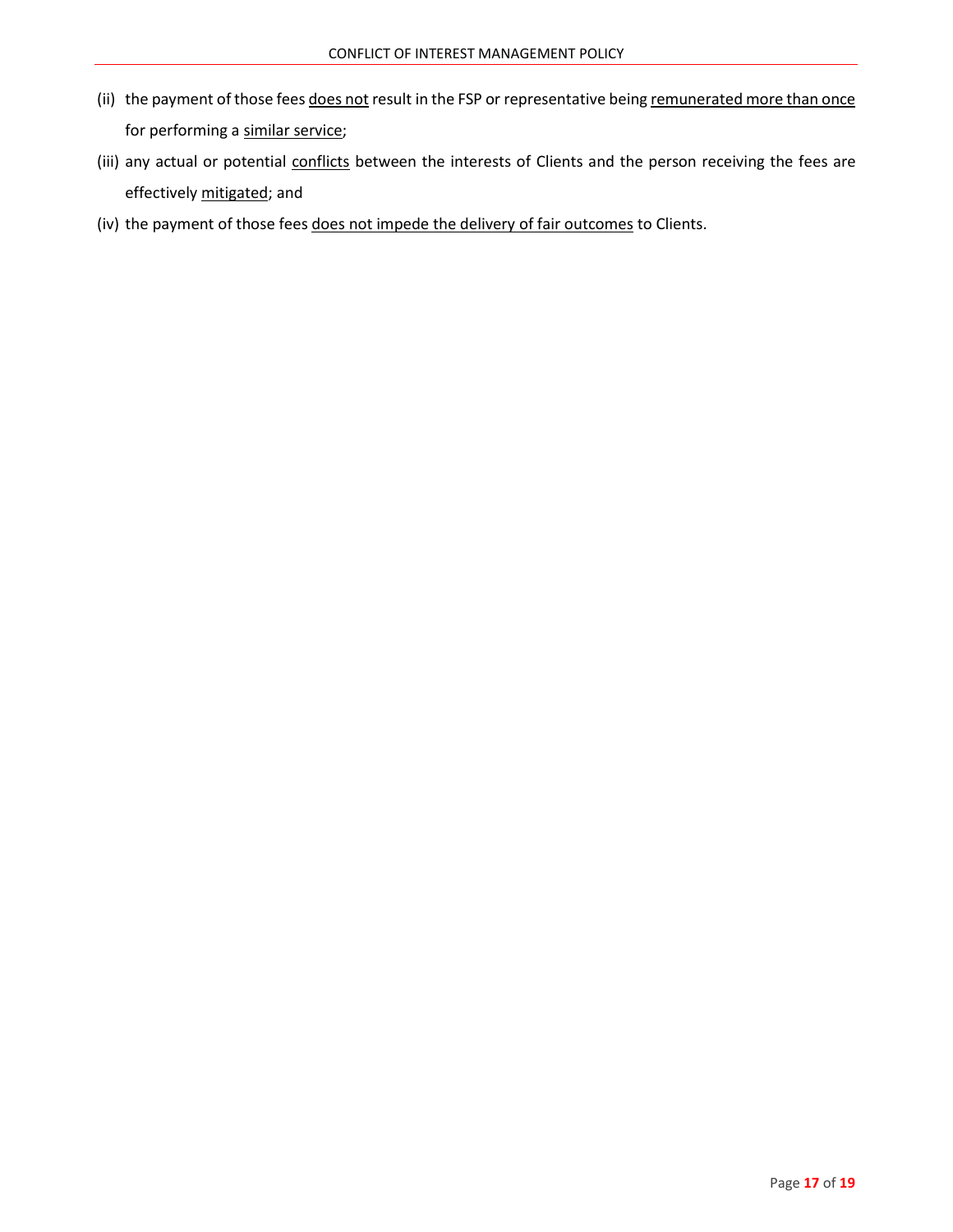# **ANNEXURE B – DISCLOSURES RELATING TO FEES, REMUNERATION & OWNERSHIP**

#### **GCOC Section 3(1)(a)(vii):**

When the FSP or representative renders a financial service, it must disclose to a Client all amounts, sums, values, charges, fees, remuneration or monetary obligations payable to the FSP or representative and it must be in specific monetary terms. If it is not possible to determine the exact amount, the basis of calculation must be adequately described.

#### **GCOC Section 4(1)(d)(i & ii): Membership Certificate**

The FSP and its representatives must at the earliest reasonable opportunity, furnish the Client with full particulars of the following information about the relevant product supplier IF APPLICABLE:

- (d) the fact that the FSP and / representative  $-$ 
	- (i) directly or indirectly holds more than **10% of** the relevant product supplier's shares, or has any equivalent substantial **financial interest** in the product supplier;
	- (ii) during the preceding 12 month period received more **than 30% of total** remuneration, including commission, from the product supplier,

and the FSP and its representative must convey any changes thereafter regarding such information at the earliest opportunity to the Client.

#### **GCOC Section 7(1)(c)(v & vi):**

The FSP and its representatives must at the earliest reasonable opportunity, provide, where applicable, full and appropriate information of the following:

- (v) the nature and extent of monetary obligations assumed by the Client, directly or indirectly, in favour of the FSP or its representatives, including –
	- (aa) the amount, frequency and payment method thereof;
	- (bb) details of the services that are to be provided by the FSP or its representatives in exchange therefor; and
	- (cc) the client's rights in relation to terminating those obligations and the consequences of terminating or failing to meet those obligations,

which information should, wherever feasible, be included in a written agreement between the Client and the FSP;

(vi) the nature, extent and frequency of any incentive, remuneration, consideration, commission, fee or brokerages ("valuable consideration"), which will or may become payable to the FSP or its representatives, directly or indirectly, by any product supplier or any person other than the Client, or for which the FSP or its representatives may become eligible, as a result of rendering of the financial service, as well as the identity of the product supplier or other person providing or offering the